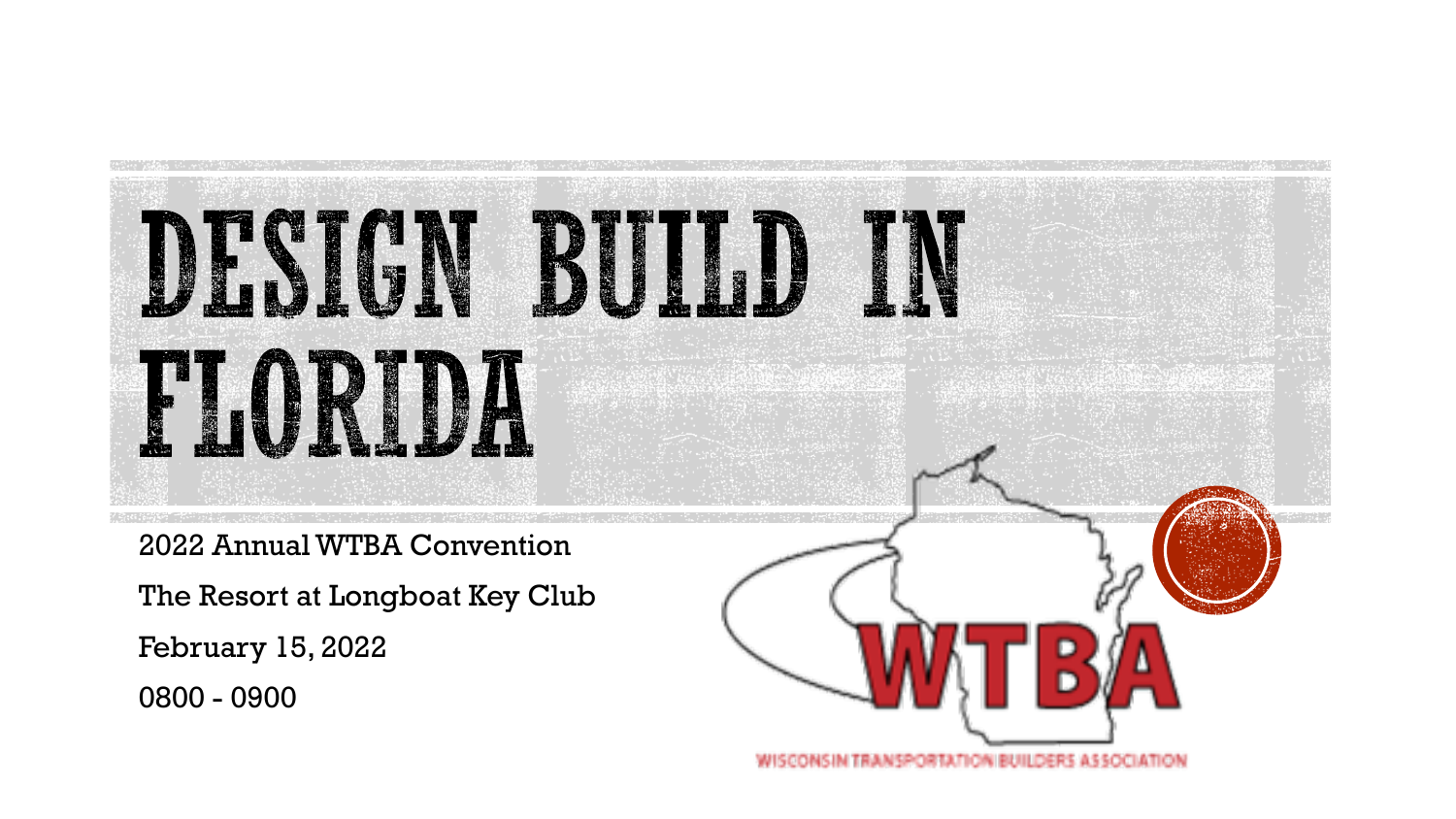### WHAT IS DESIGN BUILD?

#### **Traditional Project Delivery**

- **The Owner must manage two separate** contracts which all-too-often creates an adversarial relationship between the designer and the contractor. If something goes wrong or an unforeseen circumstance requires changes, the designer and contractor blame one another for the cost overruns or schedule changes, often leading to litigation and delays which add to the project cost.
- [Credit: https://dbia.org/what-is](https://dbia.org/what-is-design-build/)design-build/

### **Design-Build Project Delivery**

- **The Owner manages only one contract with** a single point of responsibility. The designer and contractor work together from the beginning, as a team, providing unified project recommendations to fit the Owner's schedule and budget. Any changes are addressed by the entire team, leading to collaborative problem-solving and innovation, not excuses or blame-shifting.
- While single-source contracting is the fundamental difference between designbuild and the old ways, equally important is the culture of collaboration inherent in design-build.

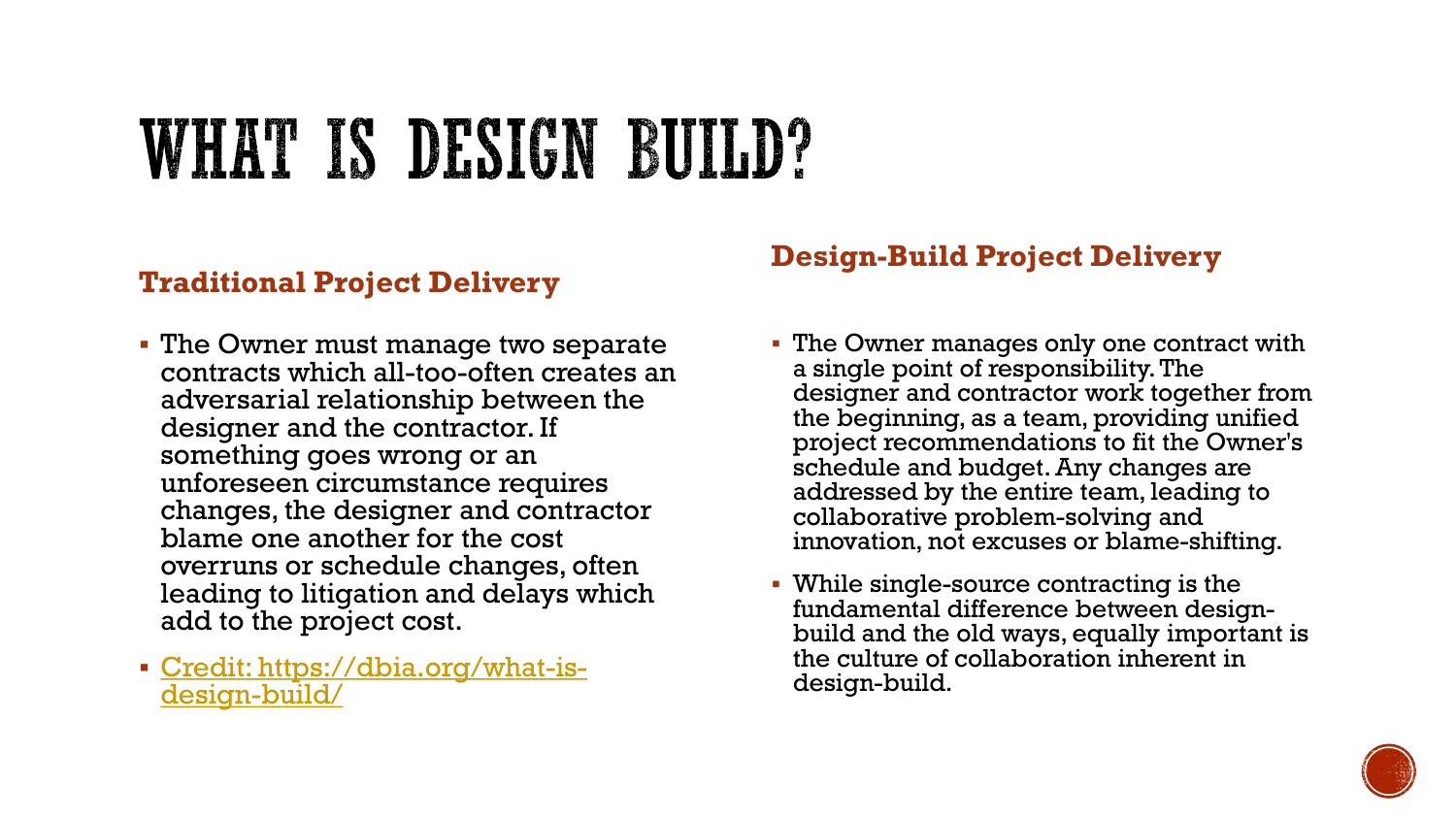### WHY DESIGN BUILD?

- **As documented by DBIA, national** results show Design Build has resulted in:
	- **· Lower Unit Costs**
	- **Faster Construction**
	- Less Cost Growth
	- Less Schedule Growth
	- **Overall Faster Delivery Speed**
	- **[Credit: https://dbia.org/what-is-design](https://dbia.org/what-is-design-build/)**build/ & [https://www.custombuilderonline.com/d](https://www.custombuilderonline.com/designbuild-primer) esignbuild-primer



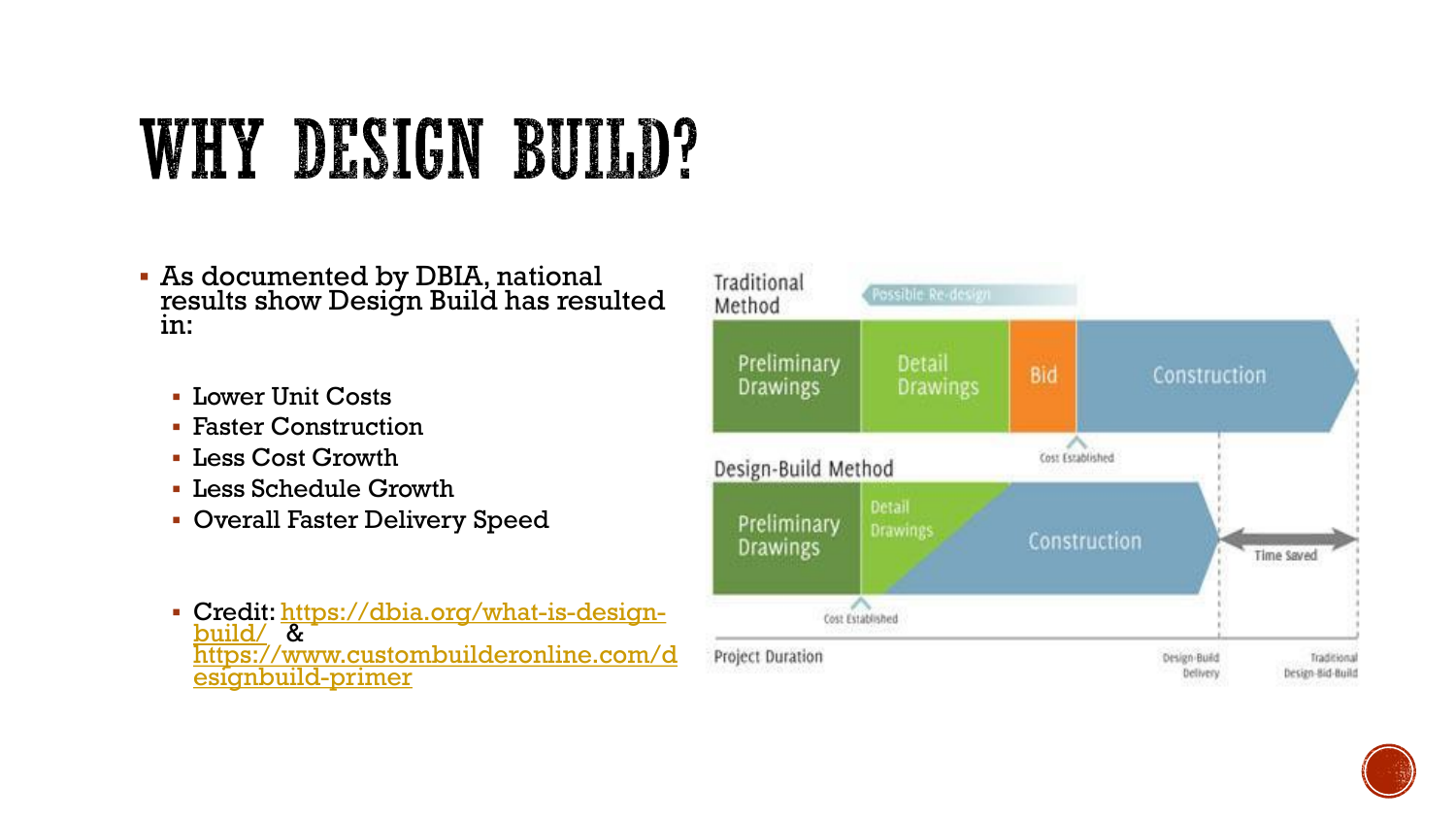# AJAX PAVING INDUSTRIES OF FLORIDA, LLC

- Founded 1951 Madison Heights, Michigan (Herb Jacob & Family)
- Started Florida 1981
- 8 Asphalt Plants (1.8M Tons Yearly)
- 480 Employees
- 4 Area Offices
- \$366 M Revenues (2021)
- Family Owned (Mike Horan & Family)



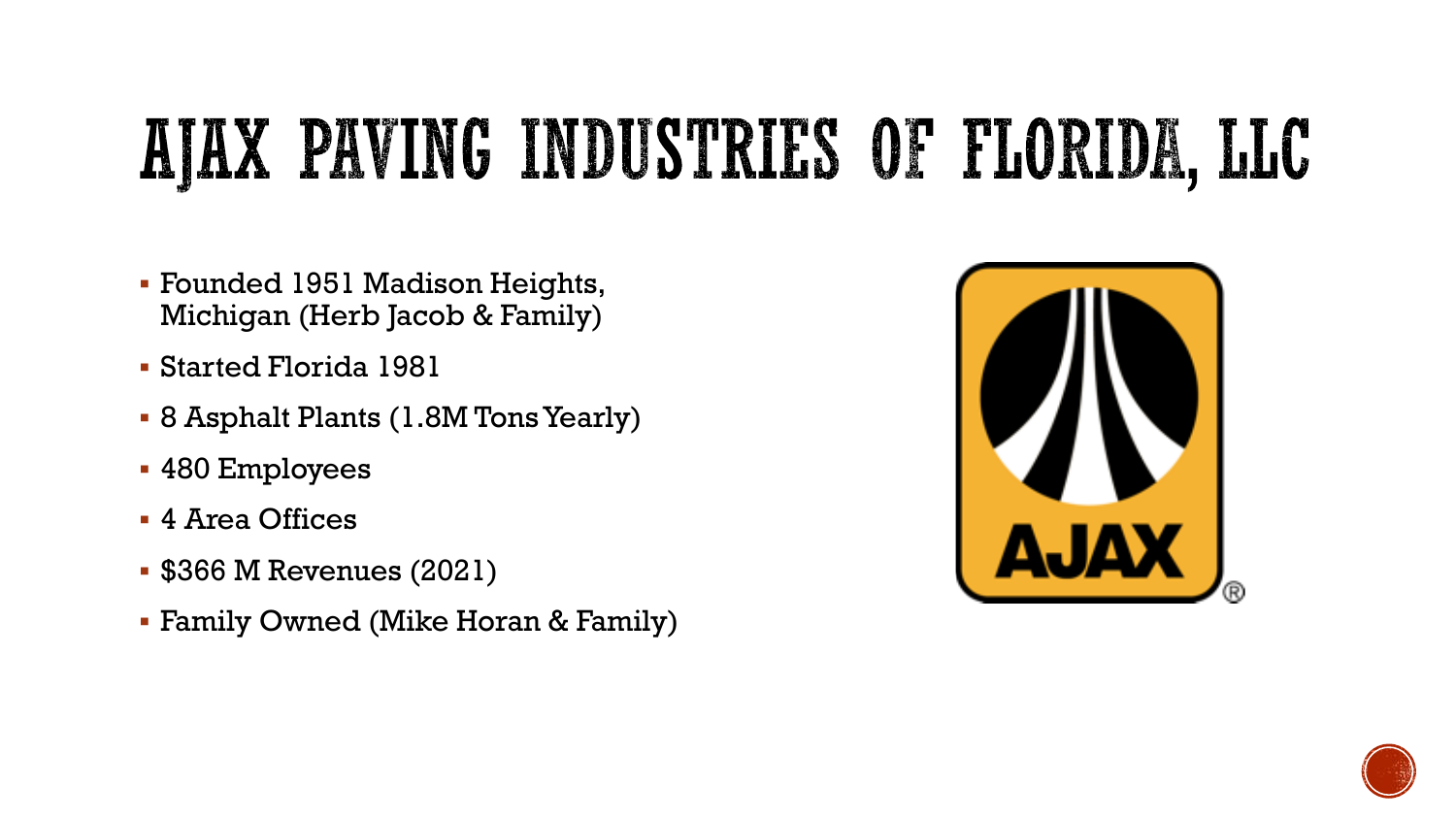### AJAX – FLORIDA DESIGN BUILD EXPERIENCE

- Since 2002…
- 19 Design Build Contracts
- 187 Design Build Projects
- > \$800 M Contract Value
- Largest Contract: \$458,000,000 ▪ I-75 Widening DB Finance
- Smallest Contract: \$371,000
	- ARRA Mill & Resurface Project



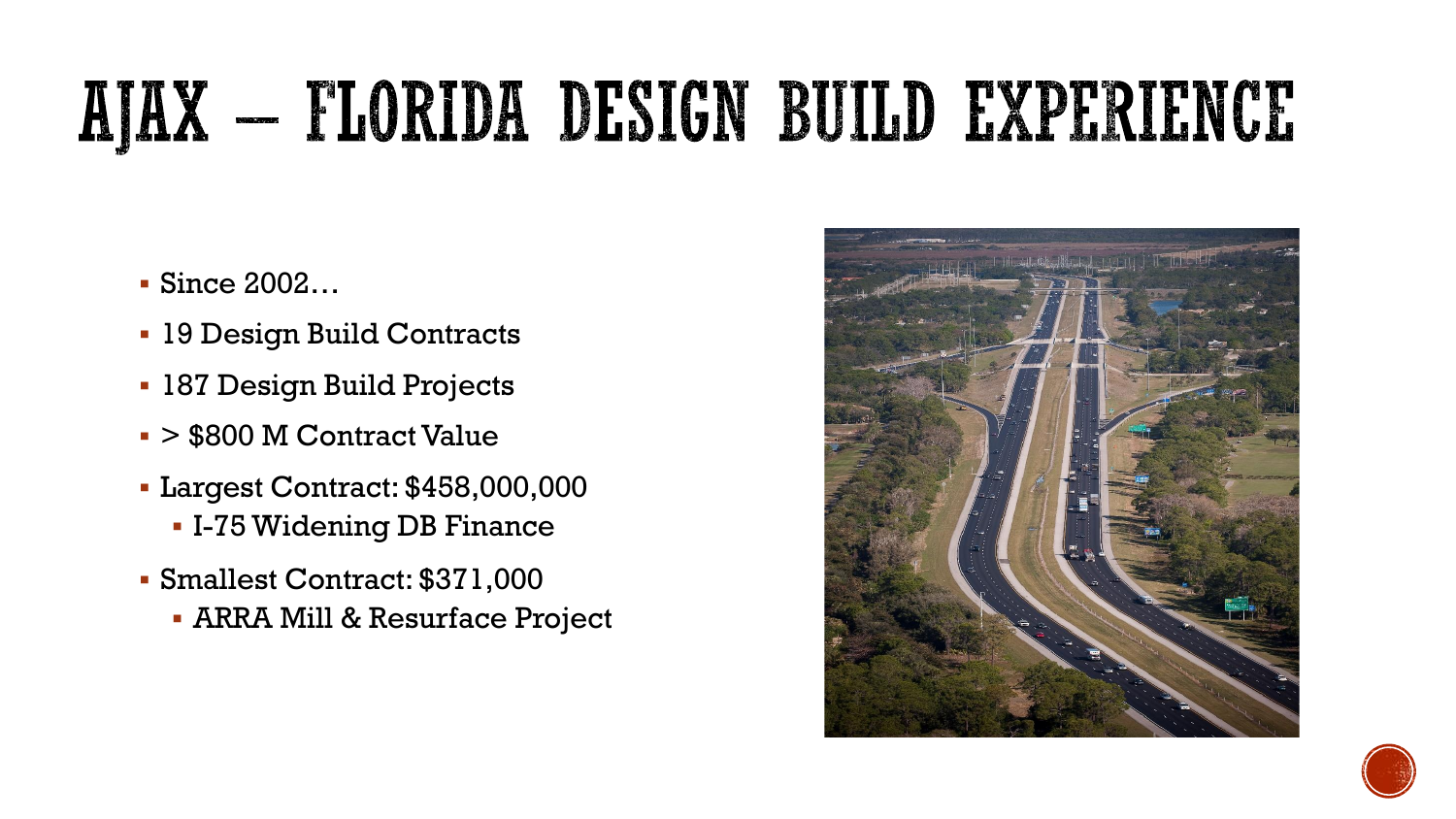## FLORIDA DEPARTMENT OF TRANSPORTATION

- <https://www.fdot.gov/construction/designbuild/design-build.shtm>
- First Design Build Contract, April 2000.
	- \$5.6M Florida/ Alabama Welcome Center in Jackson County, FL
- Since 562 Design Build Contracts, \$19.1 Billion in Contracts (w/o P3)
	- (\$34M/ Project Average)
- Projects range in scope and complexity
- Two Main Types: Low Bid Design Build & Adjusted Score Design Build
- **Push Button Design Build**
- **Exploring Progressive Design Build**
- Local Municipalities also utilizing Transportation Design Build



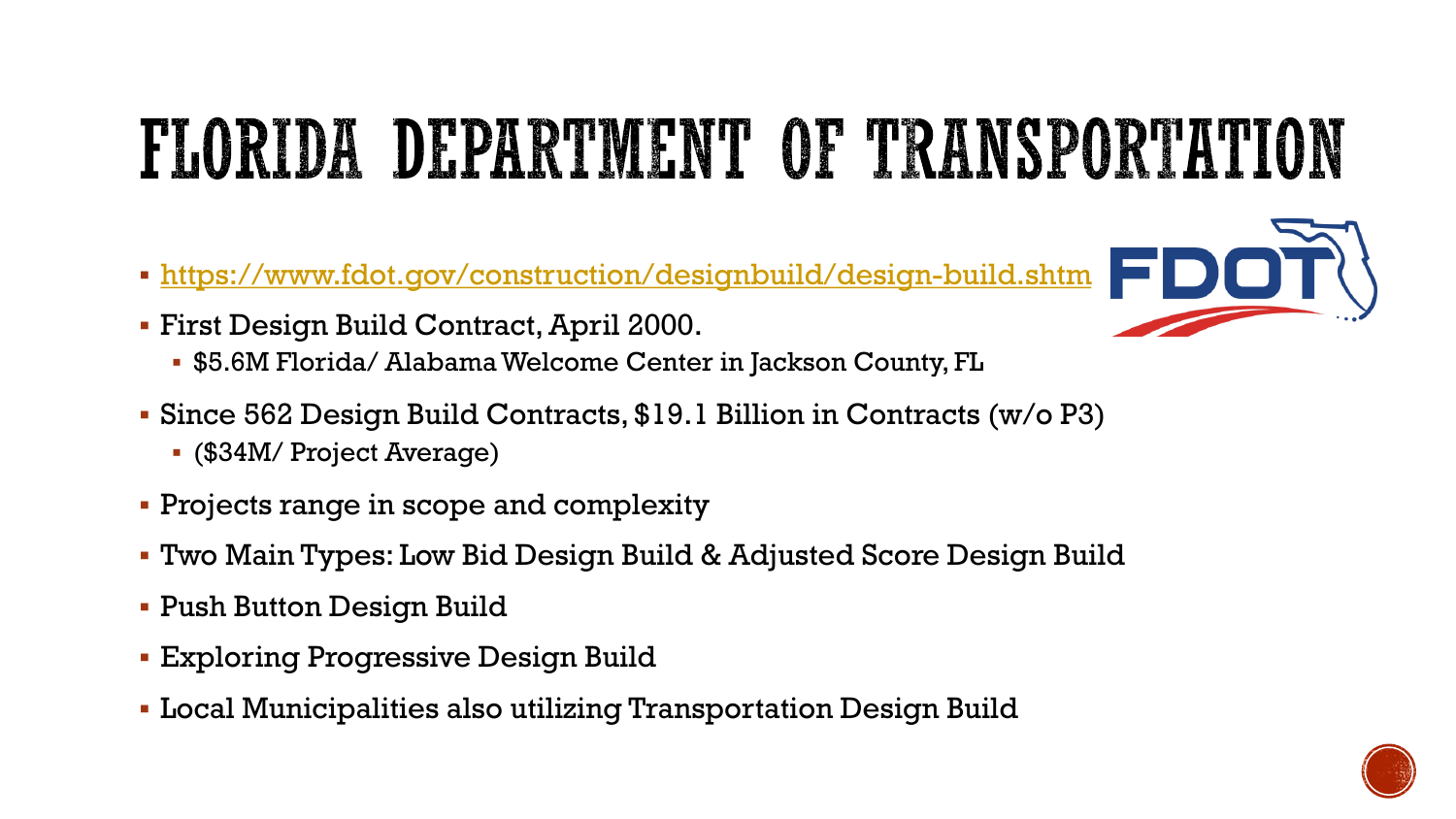### FDOT D/B CONTRACTS BY YEAR/ DOLLARS

| Year | <b>Number</b> | Value (Rounded \$M)    | <b>Average</b>       |
|------|---------------|------------------------|----------------------|
| 2000 | 7             | \$<br>218,000,000.00   | \$<br>31,142,857.14  |
| 2001 | 12            | \$<br>137,000,000.00   | \$<br>11,416,666.67  |
| 2002 | 29            | \$<br>483,000,000.00   | \$<br>16,655,172.41  |
| 2003 | 18            | \$<br>179,000,000.00   | \$<br>9,944,444.44   |
| 2004 | 13            | \$<br>208,000,000.00   | \$<br>16,000,000.00  |
| 2005 | 26            | \$<br>580,000,000.00   | \$<br>22,307,692.31  |
| 2006 | 16            | \$<br>414,000,000.00   | \$<br>25,875,000.00  |
| 2007 | 21            | \$<br>3,442,000,000.00 | \$<br>163,904,761.90 |
| 2008 | 15            | \$<br>321,000,000.00   | \$<br>21,400,000.00  |
| 2009 | 70            | \$<br>1,189,000,000.00 | \$<br>16,985,714.29  |
| 2010 | 73            | \$<br>498,000,000.00   | \$<br>6,821,917.81   |
| 2011 | 51            | \$<br>559,000,000.00   | \$<br>10,960,784.31  |
| 2012 | 37            | \$<br>1,225,000,000.00 | \$<br>33,108,108.11  |
| 2013 | 32            | \$<br>1,308,000,000.00 | \$<br>40,875,000.00  |
| 2014 | 33            | \$<br>1,386,000,000.00 | \$<br>42,000,000.00  |
| 2015 | 22            | \$<br>1,124,000,000.00 | \$<br>51,090,909.09  |
| 2016 | 13            | \$<br>1,004,000,000.00 | \$<br>77,230,769.23  |
| 2017 | 22            | \$<br>1,690,000,000.00 | \$<br>76,818,181.82  |
| 2018 | 10            | \$<br>855,000,000.00   | \$<br>85,500,000.00  |
| 2019 | 12            | \$<br>1,283,000,000.00 | \$<br>106,916,666.67 |
| 2020 | 18            | \$<br>597,000,000.00   | \$<br>33,166,666.67  |
| 2021 | 12            | \$<br>403,000,000.00   | \$<br>33,583,333.33  |

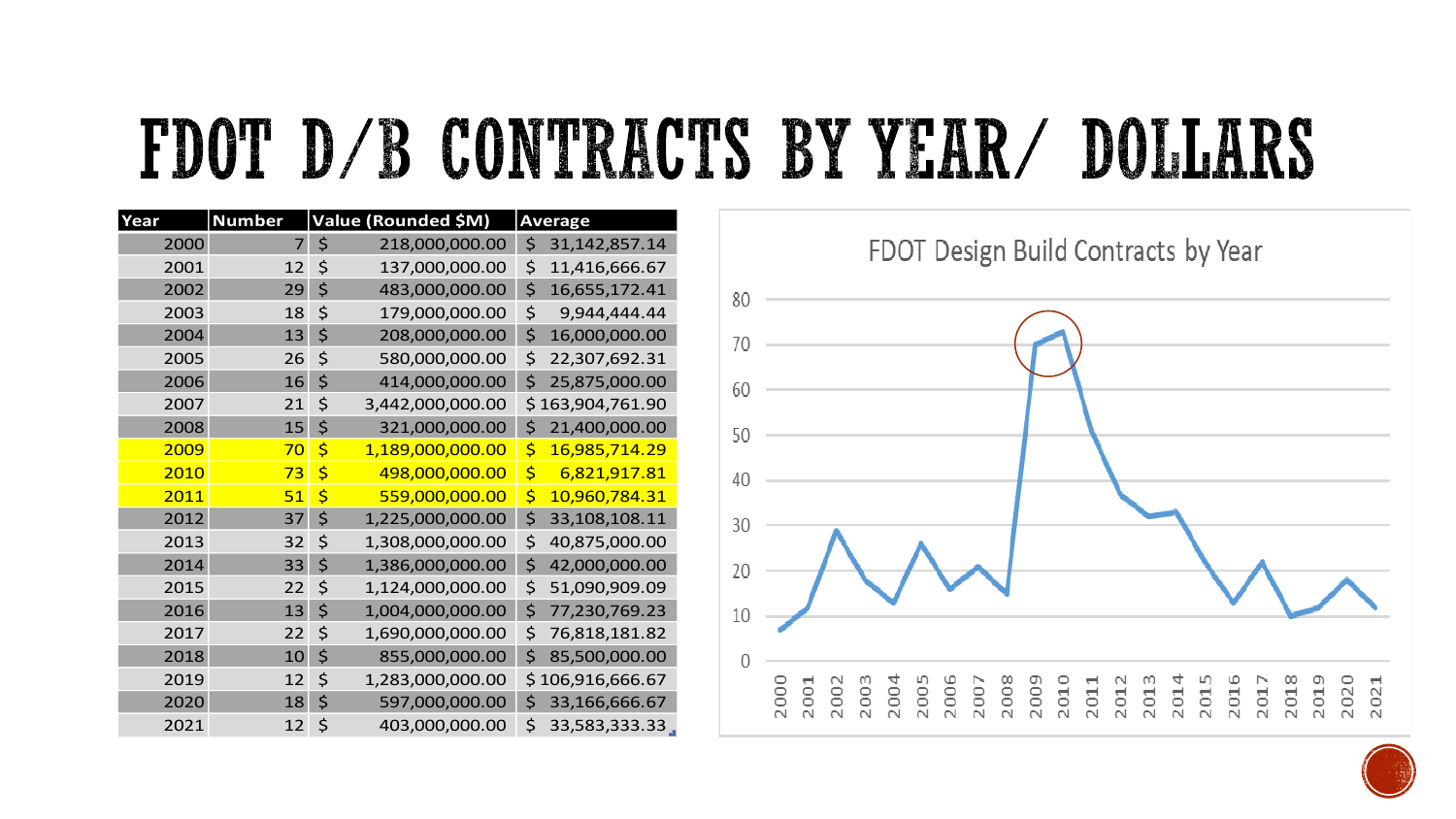## DESIGN BUILD CRITERIA

### **Good Design Build Indicators**

- Projects over \$100M
- Complex Maintenance of Traffic
- Ripe for Innovation
- Cutting Edge Technology
- Fast Track Schedules
- Bonus Projects
- **E** Long Duration Projects
- **Emergency Situation**

#### **Bad Design Build Indicators**

- Outstanding Right of Way Acquisition
- **Poor Geotechnical Conditions**
- **Controversial Permitting**
- **Major 3<sup>rd</sup> Party Utility Coordination**
- Complex Railroad Coordination
- Owner Specific Aesthetics

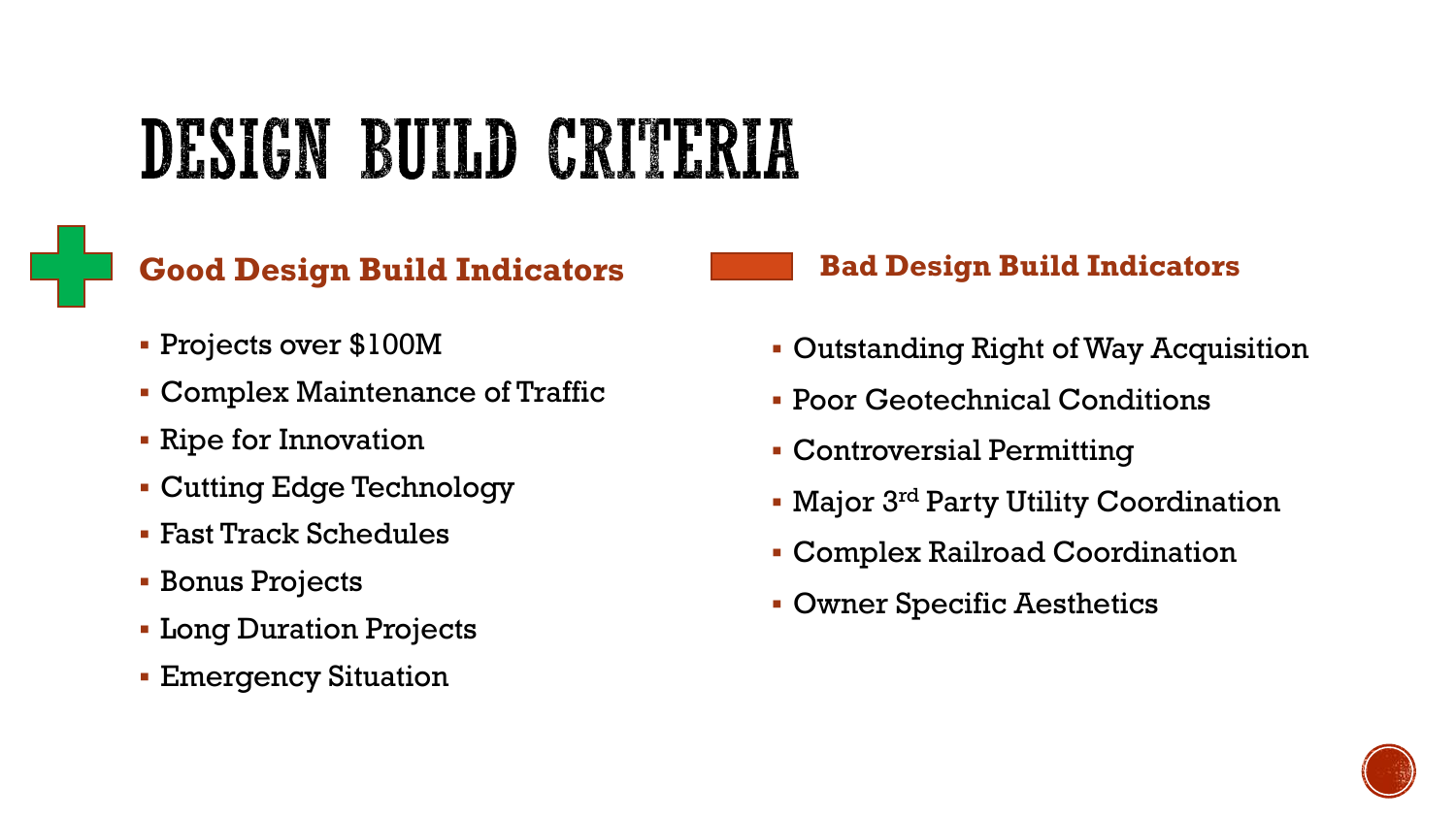## DESIGN BUILD TOPICS

#### **1. Contractor Mindset Change**

- Contractor/ Subconsultant are in the same Boat
- One Contract; One Design Build Team

#### **2. Risk Transfer Myth**

▪ D/B does transfer risk, however not all the risk.

#### **3. Transactional Relationship**

**• Lumpsum Contracts based on** incomplete plans can lead to transactional discussions.



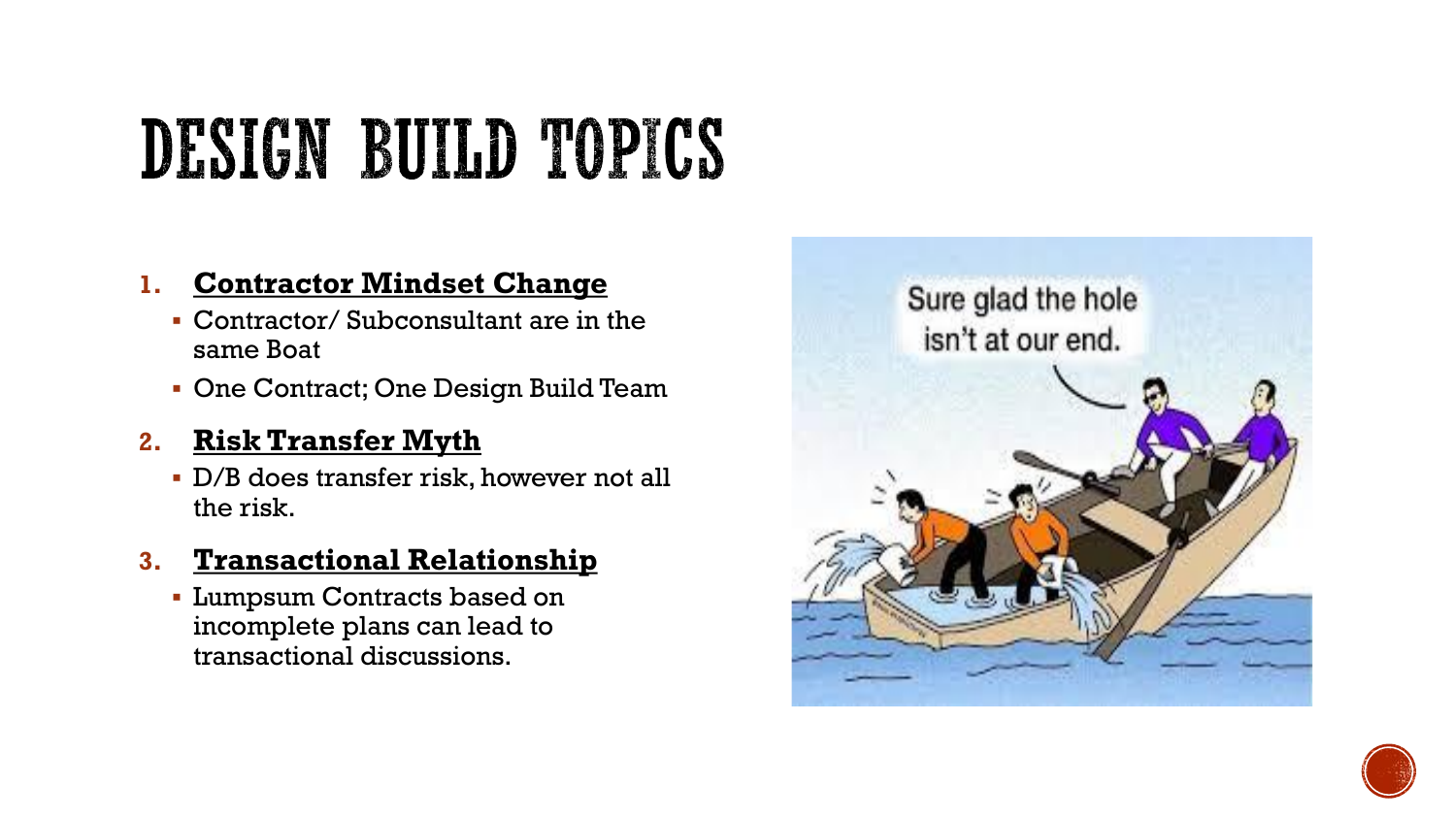### DESIGN BUILD TOPICS CONTINUED.

### **4. Premarketing & Team Building**

**• Teams begin to form months to years** in advance

### **5. Cost & Time to Pursue Projects**

- D/B projects can be costly to pursue.
- D/B projects require lots of meetings

### **6. Pricing Risk**

- **Contingency Estimating**
- **Higher Margins**

### **7. What can WTBA do?**

- **Create Owner/Industry Design Build** Task Teams
	- Stipends/ Honorarium Amounts
	- Specifications
	- **Selection Criteria**
- **Construction & Consultant Industry** Collaboration
- Owner Education
	- Grading Proposals
	- Valuing Added Value